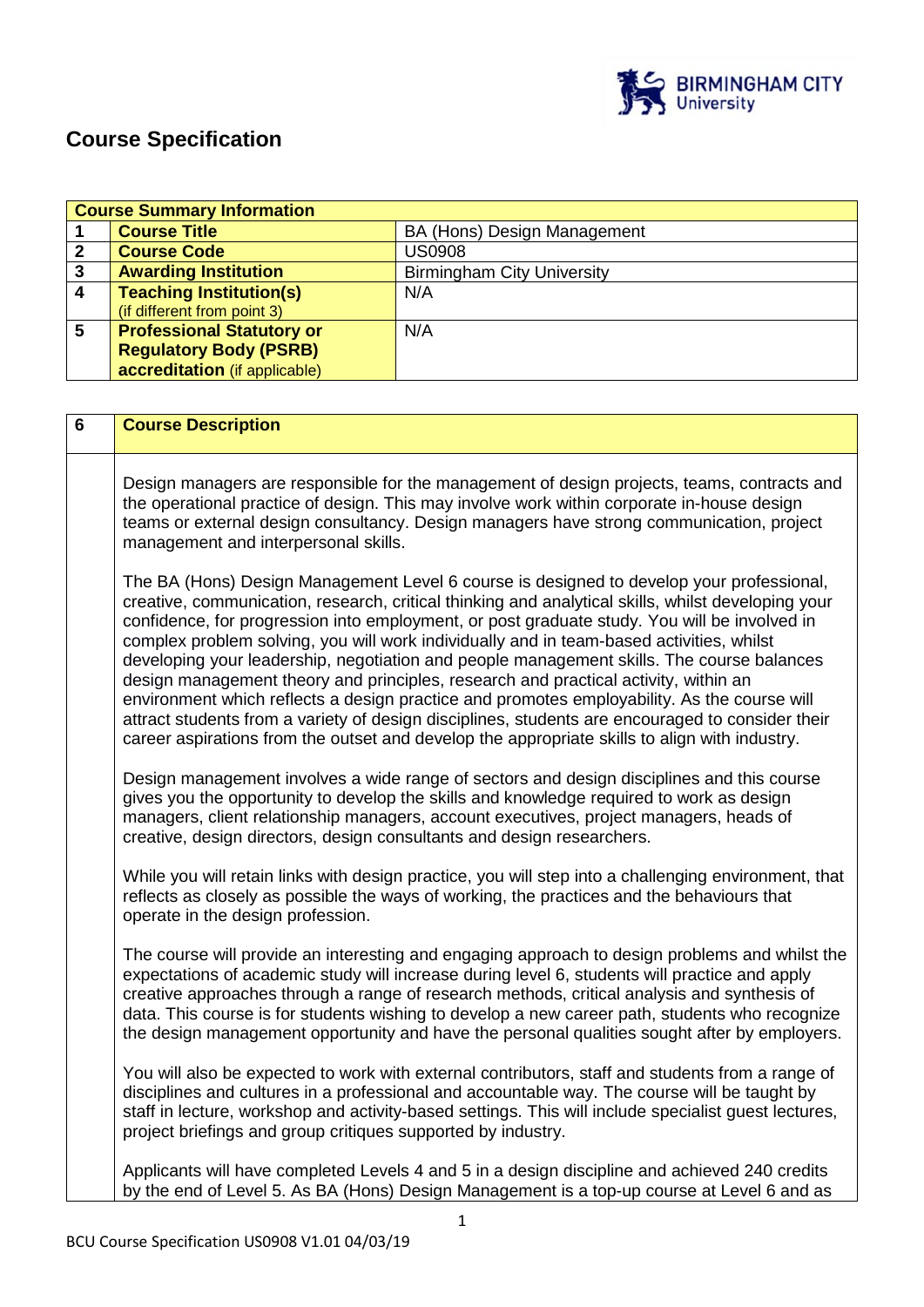

entry points differ for each undergraduate design discipline, applicants must meet the course entry requirements.

|    | <b>Course Awards</b>                   |         |                                  |
|----|----------------------------------------|---------|----------------------------------|
| 7a | <b>Name of Final Award</b>             | Level   | <b>Credits</b><br><b>Awarded</b> |
|    | BA (Hons) Design Management            | Level 6 | 120                              |
| 7b | <b>Exit Awards and Credits Awarded</b> |         |                                  |
|    | N/A                                    |         |                                  |

| <b>Derogation from the University Regulations</b> |  |
|---------------------------------------------------|--|
| N/A                                               |  |

| 9                       | <b>Delivery Patterns</b> |                                  |                          |               |
|-------------------------|--------------------------|----------------------------------|--------------------------|---------------|
| <b>Mode(s) of Study</b> |                          | <b>Location(s) of Study</b>      | <b>Duration of Study</b> | Code(s)       |
| Full-time               |                          | <b>BCU City Centre</b><br>Campus | vear                     | <b>US0908</b> |

| 10 | <b>Entry Requirements</b>                                                                                                                                                                                                  |
|----|----------------------------------------------------------------------------------------------------------------------------------------------------------------------------------------------------------------------------|
|    | The admission requirements for this course are stated on the course page of the BCU website at<br>https://www.bcu.ac.uk/, or may be found by searching for the course entry profile located on the<br><b>UCAS</b> website. |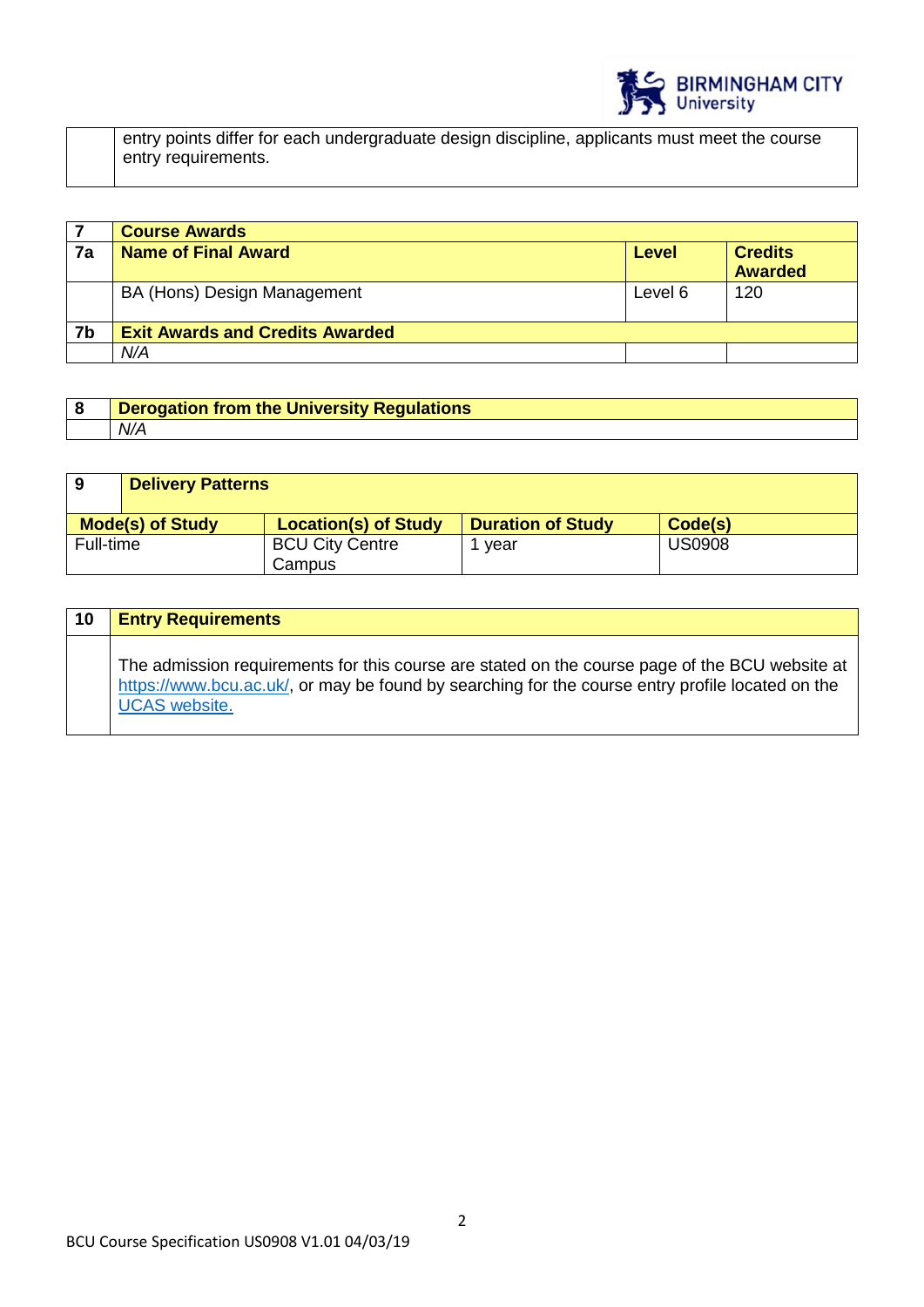

| 11               | <b>Course Learning Outcomes</b>                                                                   |  |  |
|------------------|---------------------------------------------------------------------------------------------------|--|--|
|                  |                                                                                                   |  |  |
|                  | <b>Knowledge and Understanding</b>                                                                |  |  |
| $\overline{1}$   | Demonstrate the knowledge and skills to set up and sustain a design business.                     |  |  |
| $\overline{2}$   | Develop a multi-discipline collaboration through leadership and people management and             |  |  |
|                  | assess its impact on the project team.                                                            |  |  |
| $\overline{3}$   | Communicate a critical approach to complex design problems and demonstrate attention to           |  |  |
|                  | detail when presenting concepts to a client.                                                      |  |  |
| $\overline{4}$   | Evaluate your role and position within the work environment and record your progress from a       |  |  |
|                  | professional development perspective.                                                             |  |  |
| 5                | Formulate a convincing project plan proposal which demonstrates your understanding of             |  |  |
|                  | design project implementation.                                                                    |  |  |
| 6                | Interpret your understanding of the design project management process, financial                  |  |  |
|                  | considerations, timescales and recommendations in the context of your chosen design               |  |  |
|                  | discipline.                                                                                       |  |  |
| $\overline{7}$   | Analyse and assess the needs of the client and construct a range of engaging content in a         |  |  |
|                  | detailed and informative way.                                                                     |  |  |
| 8                | Critically evaluate your research journey and demonstrate confidence in delivering to a client or |  |  |
|                  | an employer.                                                                                      |  |  |
|                  |                                                                                                   |  |  |
|                  | <b>Skills and other attributes</b>                                                                |  |  |
| $\boldsymbol{9}$ | Analyse an appropriate body of published research / professional output in order to identify a    |  |  |
|                  | research proposal.                                                                                |  |  |
| 10               | Select and apply appropriate methods, underpinned by relevant debates, theories and practice,     |  |  |
|                  | to develop a response to the defined proposal.                                                    |  |  |
| 11               | Synthesise the knowledge gained from your activities, in order to demonstrate a resolution that   |  |  |
|                  | is evaluative and appropriate to the specialism.                                                  |  |  |
| $\overline{12}$  | Successfully communicate the results of your inquiry giving consideration to appropriate and      |  |  |
|                  | relevant academic, ethical and professional requirements.                                         |  |  |
| 13               | Redefine your career path by recording your experience through the construction of a reflective   |  |  |
|                  | professional development plan.                                                                    |  |  |
|                  |                                                                                                   |  |  |

# **12 Course Requirements**

#### **12a Level 6:**

*In order to complete this course a student must successfully complete all the following CORE modules (totalling 120 credits):*

| <b>Module Code</b> | <b>Module Name</b>                               | <b>Credit Value</b> |
|--------------------|--------------------------------------------------|---------------------|
| <b>DES6008</b>     | Design Entrepreneurship, Strategy and Innovation | 40                  |
| <b>DES6009</b>     | Design Project Management and Implementation     | <b>20</b>           |
| <b>DES6010</b>     | <b>Design Major Project</b>                      | 60                  |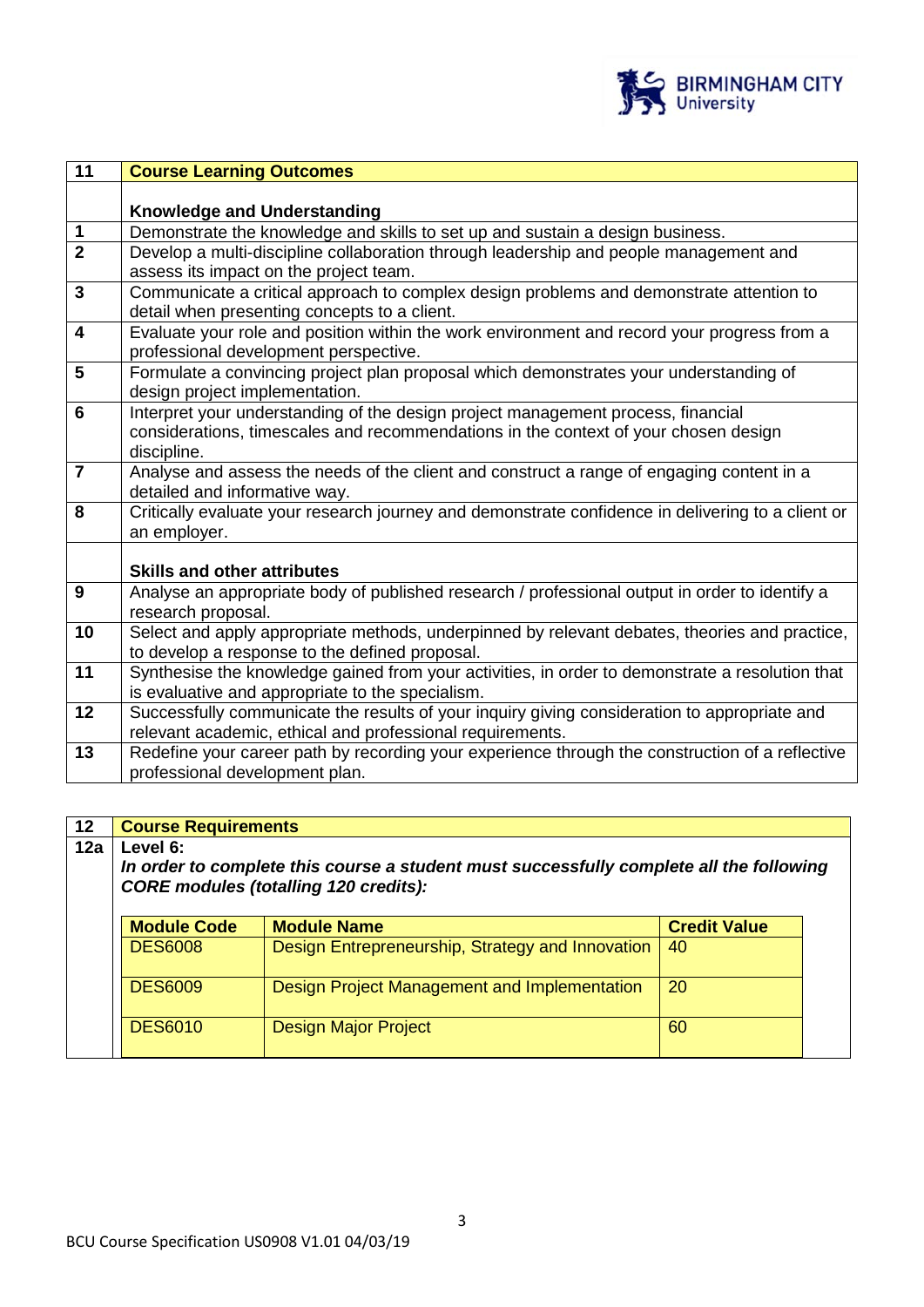

 $L6$  | Top-up

## **12b Structure Diagram**

## **BA (Hons) Design Management (Level 6 | Top-up)**

| <b>SEMESTER ONE (15 weeks)</b>                                                     | <b>SEMESTER TWO (15 weeks)</b>                         |
|------------------------------------------------------------------------------------|--------------------------------------------------------|
| Core                                                                               | Core                                                   |
| DES6008 Module 1: Design Entrepreneurship,<br>Strategy and Innovation (40 credits) | DES6010 Module 3: Design Major Project (60<br>credits) |
| DES6009 Module 2: Design Project Management<br>and Implementation (20 credits)     |                                                        |

## **BA (Hons) Design Management**

## Semester 1

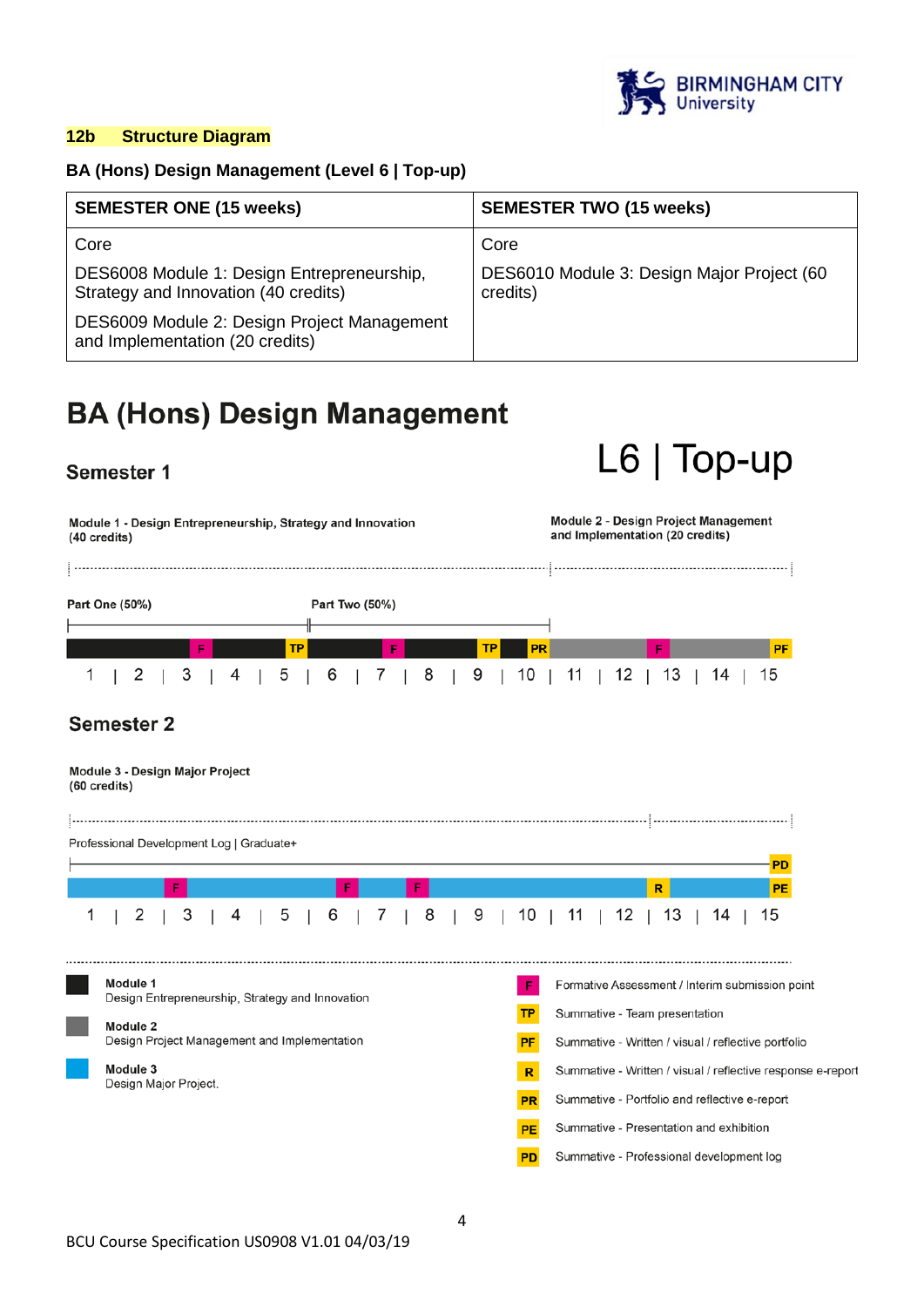

## **Student entry to BA (Hons) Design Management**

Students may opt to transfer onto the course at Level 6 via a number of possible routes. These include transferring from BCU design courses from within the School of Architecture and Design, from courses within the Faculty of Arts, Design and Media, or applications can be made by applying via UCAS from elsewhere at the end of Level 5.

The following diagram, (Figure 1) illustrates possible routes to transfer onto the BA (Hons) Design Management course, once students have completed Level 5 (having achieved 240 credits) or an equivalent.